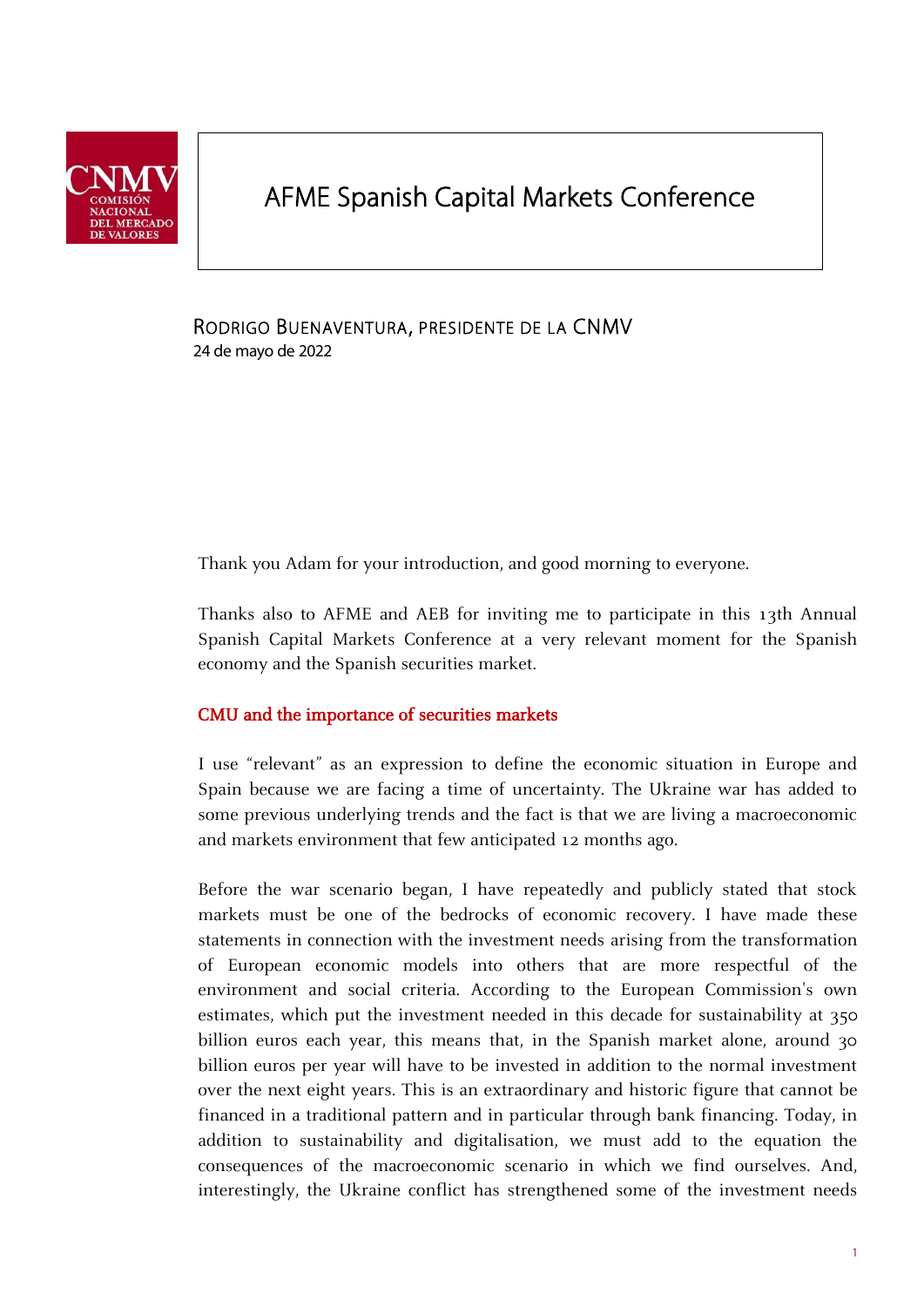that our economies will require: a faster path towards sustainable energy transformation, new defense expenditure needs and certain strategic investments. All that will only increase the need for deep and liquid capital markets.

The European Commission understood this trend long ago, launching the Capital Markets Union project.

The CMU focuses on the achievement of three objectives. Firstly, to facilitate access to stock and capital markets for new companies with innovative business models so that the market allows them to accelerate their growth and thus the renewal of the European business fabric. Secondly, to bring the market closer to the retail investor and thereby improve the long-term profitability of savings for increasingly ageing European citizens. And thirdly and finally, to allow companies to modify their financing structure and thereby accelerate a process of diversification of sources of financing so as to reduce dependence on bank credit, as is the case in other geographical areas such as the United States.

It is a fact that the Spanish stock market should develop faster, at least in terms of the number of listed companies. Our main, regulated market, the one with the most stringent requirements and regulations, has around 130 listed companies. In contrast, the Growth market, which specialises in growing and expanding companies and has much lower regulatory requirements, has 50 companies. In this figure I am leaving out SOCIMIs (the Spanish REITS, listed real estate investment companies) with a very specific sectoral exposure.

Our stock market is therefore shaped like an inverted pyramid, with many more companies in the main regulated market than in the "entry" category. This should probably be the other way around. But this natural process is not taking place quickly enough: it's true that more companies join the Growth market than the main market every year (9 vs 4 in 2021), but we need both of those two figures to increase significantly.

And it is a fact that other member states in the EU have more vibrant growth markets. The reasons for a larger success in attracting new companies to public markets are not, I believe, mainly related to the cost or the requirements of going public - certainly not in my opinion in the MTFs-, but rather to other reasons. These may be due to different corporate cultures, a more active sector of investment firms, a different tradition of institutional and pension fund investment in domestic markets. Maybe some specific aspects are also relevant, like tax incentives, mechanisms that favour continued liquidity, the intervention of more local financial intermediaries and the widespread presence of market-making contracts.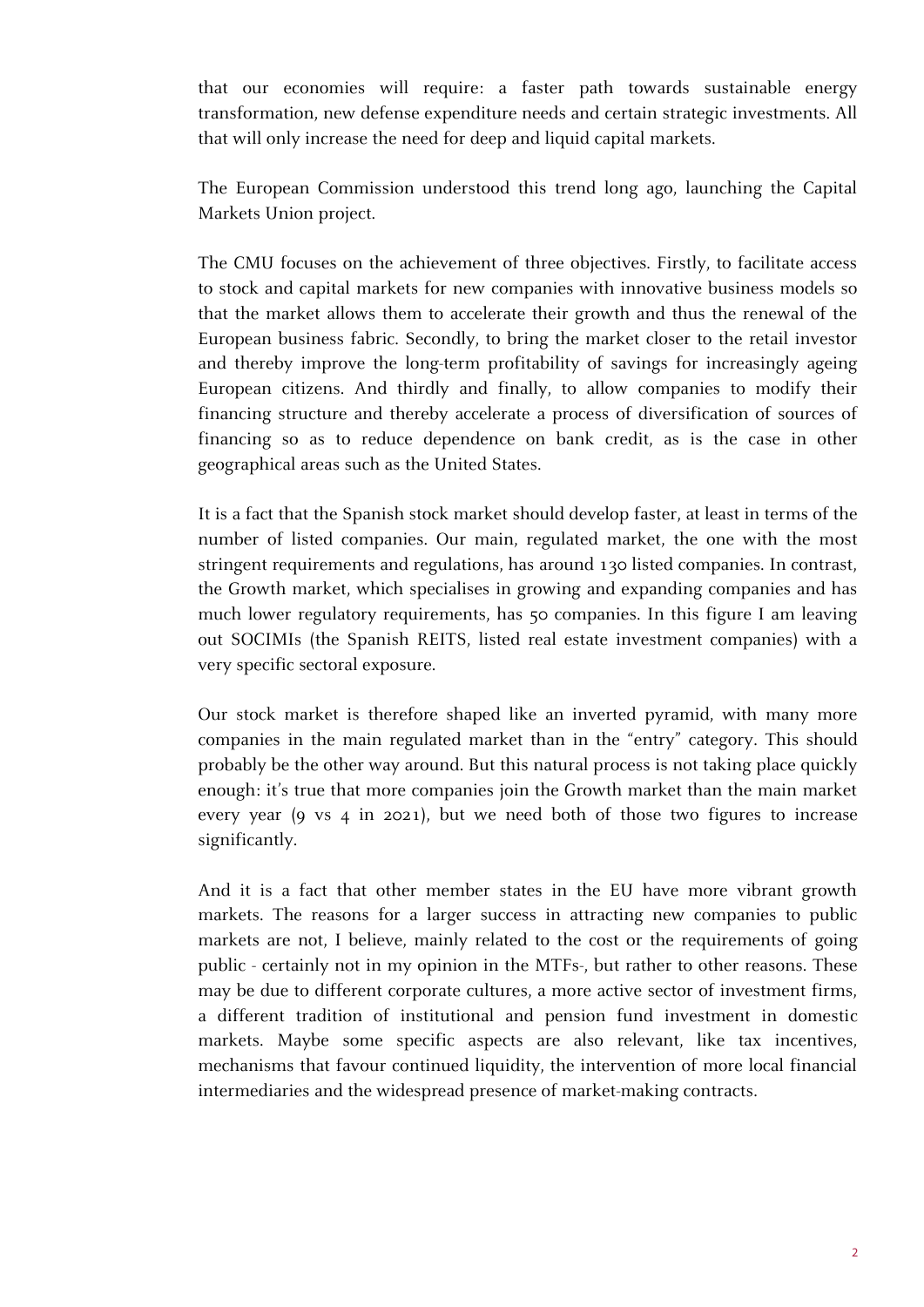## Key elements in the current regulatory debate

Talking broadly about EU regulation of capital markets, we are clearly in one of those moments in the history of regulation when the pendulum changes direction. I would say that it actually changed a couple of years ago and we are at the bottom of the pendulum movement. For those in my generation, we have seen it several times in the last 25 years. And we know that the pendulum will come back, no doubt, when the next crisis strikes.

The current mantra, and it's the right one, is to foster EU capital markets, so that EU companies use them to finance their huge investment needs and to obtain sounder balance structures. That means lower listing requirements, shorter times to access markets and fewer information requirements towards investors. The direction of the movement is a delicate one since we might be moving towards weaker investor protection rules. This needs to be very, very carefully balanced to avoid that the pendulum leads us to another deregulation like the one which preceded the great financial crisis. I think it is doable and worth doing, but we need to have exquisite precision and a wide dialogue with all stakeholders when doing so. I will just give two examples. For instance, when we promote measures to bring millions of new individual investors into capital markets, I have always thought that collective investment, professionally managed and properly diversified, can be an ideal tool to serve the interests of those investors, compared to individual stock picking. Another example would be the rules to prevent insider trading, which should be the last ones to be dismantled when searching for areas in which to reduce the regulatory burden.

The Listing Act, which aims at measures to make capital markets more attractive to companies in the European Union and to facilitate SMEs' access to capital, is a key piece of this effort. The consultation included different blocks that affect very relevant rules for our market such as the Prospectus Regulation, the Market Abuse Regulation, MiFID II or the transparency and admission to trading directives, as well as issues related to SPAC vehicles. I hope that we reach the sweet spot on these reforms, so that markets are stimulated without putting too much at risk market integrity and investor protection.

We also need to fine-tune some aspects of market structure and transparency within MIFID, namely the regulation of dark trading, the transparency regime and the best execution rules. Of these, I would like to signal out the last one, the best execution dimension. Although the regime has been here for a while, the recent discussions around Payment for Order Flow illustrate the need to fix it.

As you know, some brokers offer low or zero commissions to their retail clients by charging commissions instead to the venues to which they channel those orders. This practice, according to several supervisors, including CNMV, often provides the worse possible execution prices. Other national supervisors, when assessing this very same practice, obtain very different results. This shows that we are interpreting the Law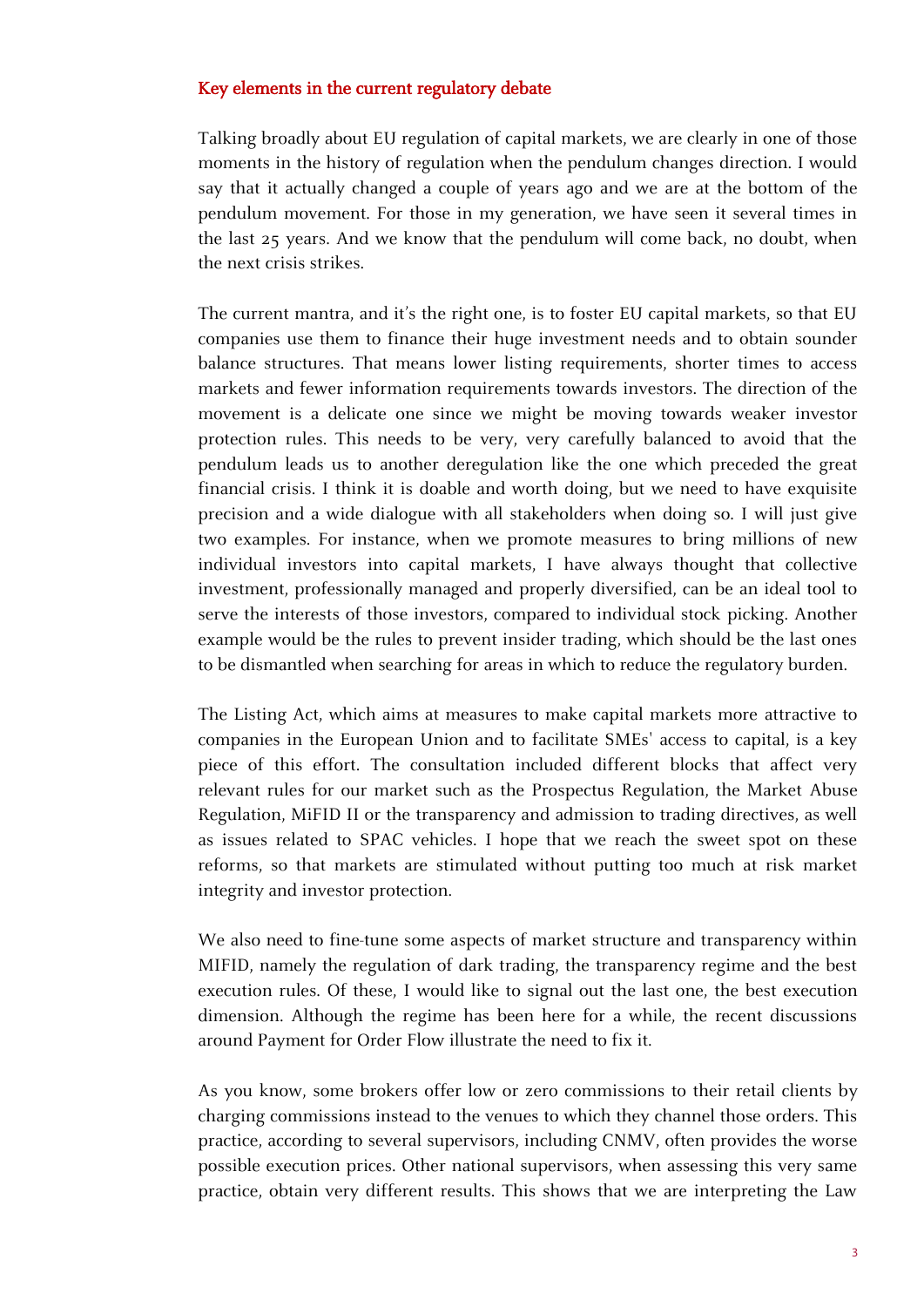quite differently and the reason for that is simple: the law governing execution for retail clients (article 27 of MiFID) is too loosely worded and allows for completely opposite interpretations. This illustrates the need to close down the definition of best execution, at least when PFOF is used, to avoid two effects: 1) that clients get worse terms for their trades and 2) a really divergent market across Member States, the opposite of a single one, let alone a "united" one, as the CMU proposes.

Some propose as a solution better information to clients about the implicit costs in which they incur and about the distance from the best execution prices available at every moment in time. That is positive, especially for sophisticated clients, but I am afraid will not do the trick by itself. We need also clarity on the interpretation of MiFID which would allow in turn clarity on supervisory convergence.

### DEBRA

But for the set of measures, both present and future, to be truly effective, there is a chapter that does not depend on the market regulation or supervision but on the incentives that taxation creates as to the way European companies obtain financing.

In this respect, I would like to highlight the very recent proposal by the European Commission for a Directive called DEBRA (Debt Equity Reduction Allowance).

Equity financing has traditionally suffered from a taxation asymmetry with respect to debt financing, insofar as the interest on debt is deductible - with certain limits - as a tax expense on the company's profit generation, while equity does not benefit from that. The objective of the DEBRA initiative is to establish similar tax incentives for raising equity than for contracting debt. The goal is to reduce the equity-debt bias and thereby to make equity financing more accessible, in particular for start-ups and SMEs. In order to make this common framework also sustainable in the short term for Member States' budgets, DEBRA sets an additional limit to the tax deductibility of debt interest paid.

The debt-equity bias and its different fiscal configuration is a common problem in all EU member states. Only six member states (Belgium, Portugal, Poland, Cyprus, Malta and Italy) have taken national measures, but with significant differences in their design. An EU-wide initiative in the form of a binding legislative proposal is therefore needed to address the problem in a coordinated way.

I think that this initiative, which is by the way open for comments until July, is probably the most significant measure in the pursuit of a true CMU.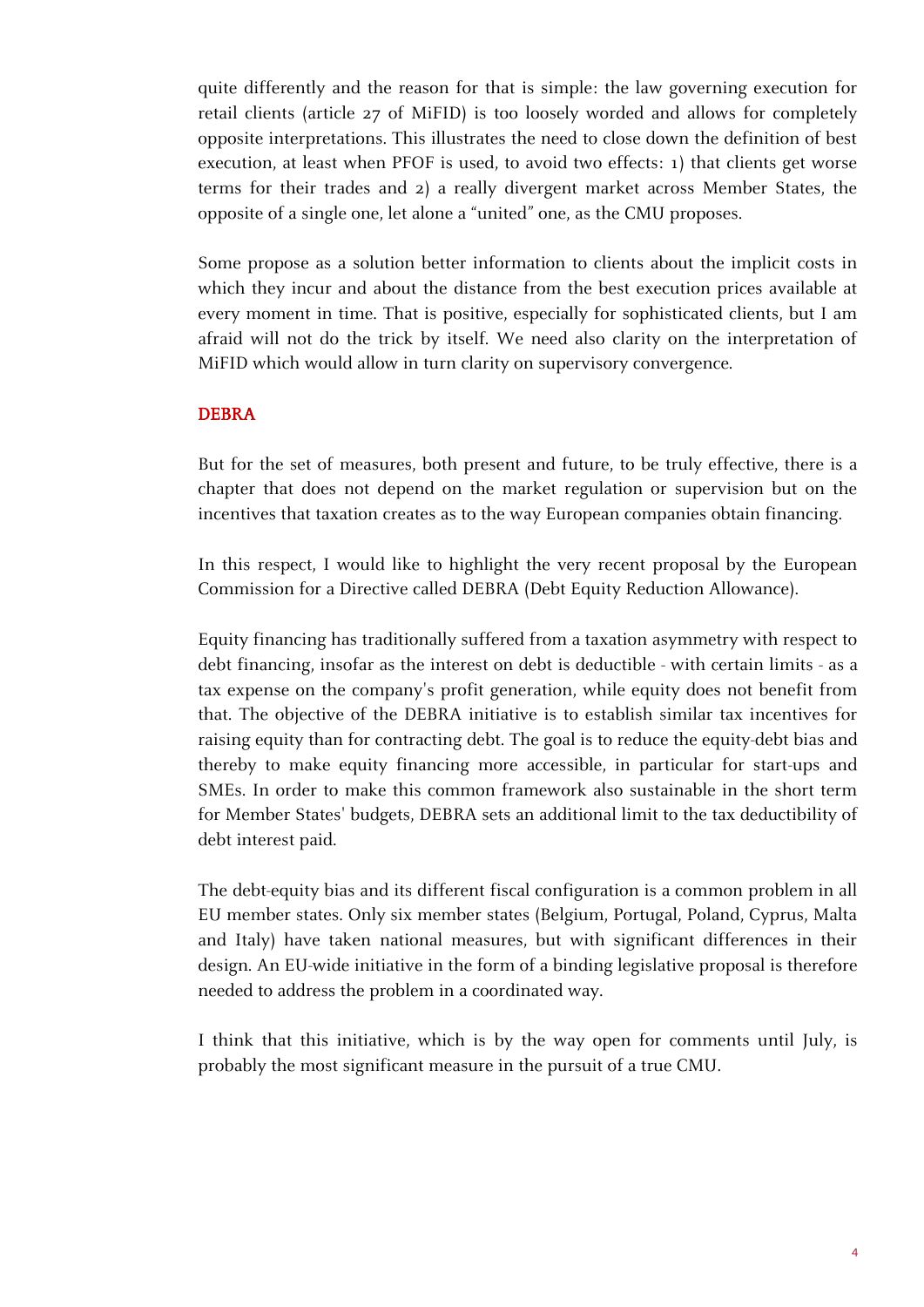## Regulatory architecture and supervisory mandates

As you see, these rules, both national and international, are aimed, firstly, at strengthening markets and, secondly, at making them more competitive. But this dimension, competitiveness, has open recently a debate on whether regulators and supervisors should have the additional mandate to boost the competitiveness of securities markets or pursue market development.

We have seen this in the UK wholesale markets review but also at national and EU level. My take on this matter is clear and hinges on the difference between regulation and supervision, two words we frequently mix, while they have very different meanings.

I firmly believe that a supervisor, when authorising a firm, a product or a venue or when inspecting and enforcing compliance with the law, should have nowhere near the concept of competitiveness or market development. We should apply the law to specific persons with legal and technical considerations only and we should not have any mandate on market development. That is obvious at national level within the internal market (otherwise some countries might apply the laws differently, which is the opposite of convergence). But it is clear also at EU level, when for instance ESMA acts as a supervisor of CRAs, TRs, critical benchmark providers and alike.

On the contrary, when we act as regulators, this is drafting, consulting and interpreting Circulars, Guidelines and Technical Standards, of course we should keep an eye on the development of the market and its competitiveness !! We have been doing so since 2011 at ESMA and since we were born as institutions at national level. The same goes, of course, for the national treasuries and the European Commission. The very objective of the process of consultation and cost and benefit analysis is to achieve the right balance between costs and benefits, being market competitiveness one of the key benefits. I think nobody questions this.

The issue is that, when an institution is both a supervisor and a regulator, like ESMA, CNMV or the FCA, this issue needs to be tackled separately, depending on which role the institution is handling in each procedure or dossier. That should be easily achievable without attaching a new mandate to the whole institution, like I think has been achieved in the history of CNMV and of ESMA. I will give some examples later on.

Let me just refer briefly to the institutional structure of European supervision. As Adam said I worked at ESMA as Head of Markets for the first 6 years of the authority, and I have served at CNMV for another 10 years, so both ESMA and CNMV are quite close to my heart. The debate of where certain powers should be exercised, at the center or locally, is a never-ending one. My take on that is quite pragmatic: it depends. For some supervisory competences only regulated by EU Regulations and where few providers account for a big share of the EU market, I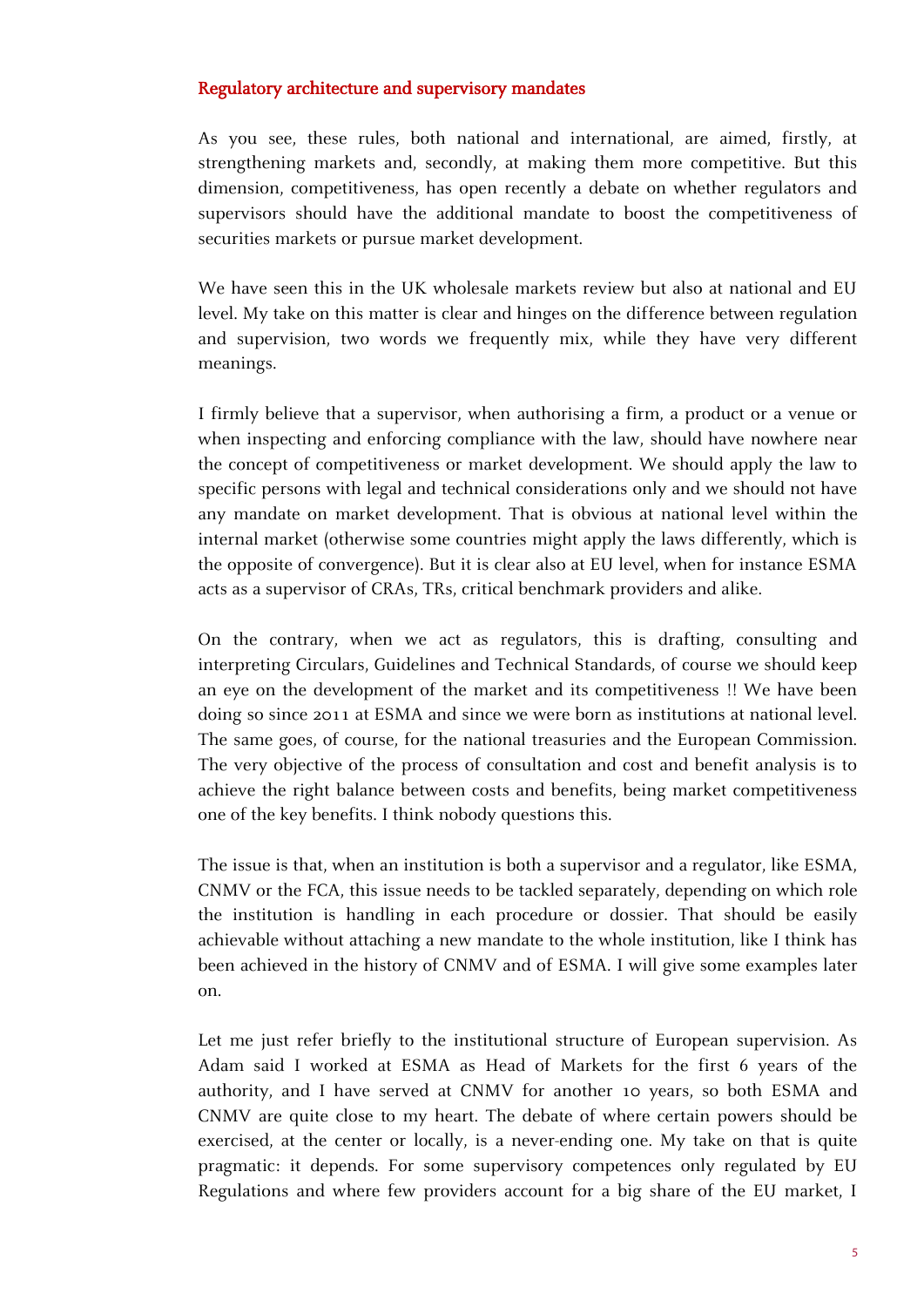think it does make sense to attribute them to ESMA. For industries with thousands of providers, most of them local, for matters deeply embedded in corporate and national law, or for market abuse investigation and enforcement, I truly think that centralizing those would result in less effective and more expensive supervision.

But let me point at another aspect of the debate that is less frequently heard. Most of the discussion is on the relative attribution of powers between NCA and ESMA. But there is another important and often forgotten angle: the power attribution between, on the one hand, EU co-legislators and the Commission, and, on the other, ESMA. Recently I saw a table comparing the "MIFID-like" rule changes in the EU and in the UK market reform. What stroke me the most were not the differences on the policy choices for the double volume cap, open access or tick sizes. What was truly staggering was the difference in the number of times you can find in that table the words "empower the FCA" compared to the way ESMA's role is envisaged, which is mostly "ESMA will draft technical standards" or "ESMA will advise the Parliament". Probably, the legislative setting and the political culture in the EU does not trust our supervisory agencies enough even for the competences that are already attributed to them.

The US supervisors can issue no-action letters (ESMA cannot); the UK supervisor will be entrusted with "monitoring and limiting dark trading" (in the EU we write that in a Level-1 Regulation); in the US or the UK, the supervisors issue Q&As on how to apply the equivalent of Level-1 law (in Europe we leave that to the Commission). In the US, the CFTC (not the US Treasury) negotiates substituted compliance of CCPs (in the EU it is the Commission). In the same vein we have the unfortunate Meroni doctrine, which has acted for decades as a Damocles sword, curbing the powers of EU agencies, and that fortunately has been watered down in the last rulings of the ECJ.

In a nutshell, we should probably pause and think whether, after 11 years, EU agencies like ESMA are mature and resourced enough to start exercising powers that are currently kept at EU political or parliamentary level. I think they are and we should walk that path, including the necessary legal changes to achieve that. In other words, the idea is not to ask only what powers Member States or NCAs can assign to the Union, but what powers currently held by the Union Institutions can be assigned to ESMA, at least if we want to be as agile, sophisticated and reliable as the UK and the US on this.

#### Regulatory action at national level

Besides EU measures, there is also room for regulatory action at national level to promote CMU. In the case of Spain, the CNMV has adopted in the past and continues to propose regulatory measures within its power to promote our securities markets. We, securities supervisors, love disintermediated markets. We were born to facilitate and supervise those. It's at the core of our DNA. By the way, maybe because of that, we are not at all afraid of the ultimate disintermediation: decentralized finance. We